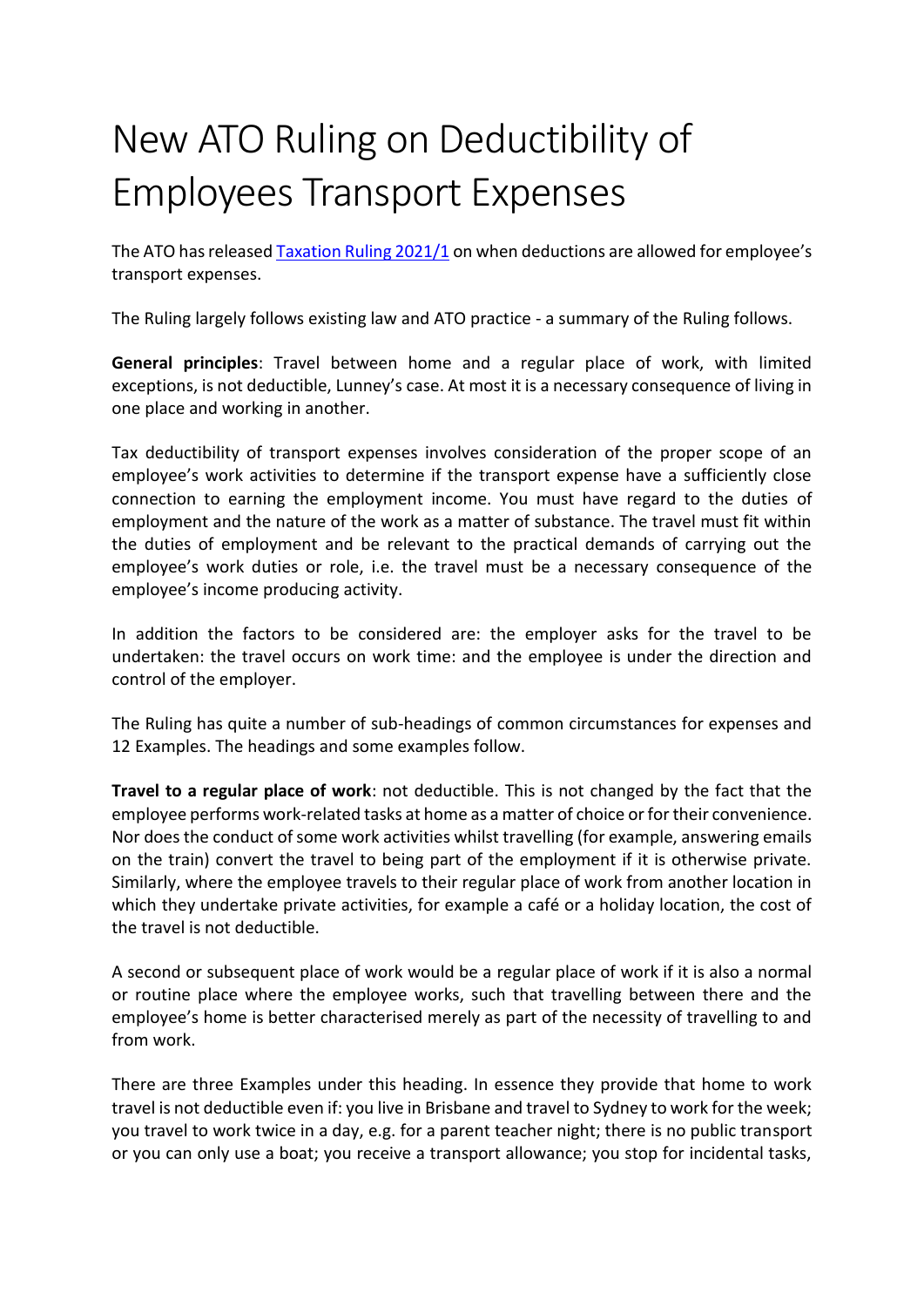e.g. a dentist picking up dentures or a secretary picking up newspapers; you check your work emails first on or the transport.

However Example 3 shows that Raj an accountant on the Gold Coast may obtain a deduction if he has to **travel to another office in Brisbane for three months or less, but not five months**, as this may then be a regular place of employment.

**Travel between work locations not including home**: Tax deductible whether different locations of an employer, clients of an employer or other locations, e.g. a client work site. There is an exception if one place is near a private appointment.

**Travelling to a location other than a regular place of work:** Deductible whether client premises or another workplace of employer. The fact that an employee might incidentally attend to private matters at, or en route to, an alternative work location, does not prevent the transport expenses to that location being deductible. Example 4: Aruni travels to and from a one day training course not at the employer's premises.

However, the cost of travelling from home to a location other than a regular place of work is not deductible if it reflects a choice of the employee at their mere convenience to work at a different location. In this situation the travel is not explained by their duties of employment, rather by their personal choice. For example, if an employee of a national organisation who lives in Geelong arranges to work from the Darwin office for a period because of family reasons, the cost of travel to Darwin is not deductible. The expenses are not incurred in gaining or producing the employee's assessable income and they are also private in nature.

Similarly, if the duties of employment are such that it does not matter where they are carried out, travel from home to wherever the employee chooses to carry out their work duties is a matter of mere convenience and is not deductible.

**Transport expenses when travelling away from home to work**: The mere fact that an employee lives a significant distance from their regular place of work does not make their transport expenses deductible, for example, if they are required to fly to attend work. In such instances, the transport expenses are incurred because the employee lives at a distance from their regular place of work, rather than the employment itself being the occasion for the expenses. Example 5 - Isabelle lives in Brisbane but works in Sydney two days per week, even though she stays overnight.

In contrast, where the nature of the employment requires an employee to travel away from home overnight, for purposes explained by their employment and not because of where they have chosen to live, the transport expenses incurred in travelling to the alternative work location will be incurred in the course of gaining or producing the employee's assessable income and therefore tax deductible.

Example 6: Duy works for a company in Rockhampton, where he lives. One of the employment duties attached to Duy's role is to attend a two-day meeting and meet clients in Brisbane once a fortnight. Duy flies from Rockhampton to Brisbane on the day of the meeting and returns home the following evening. The cost of Duy's flights and taxis between his home in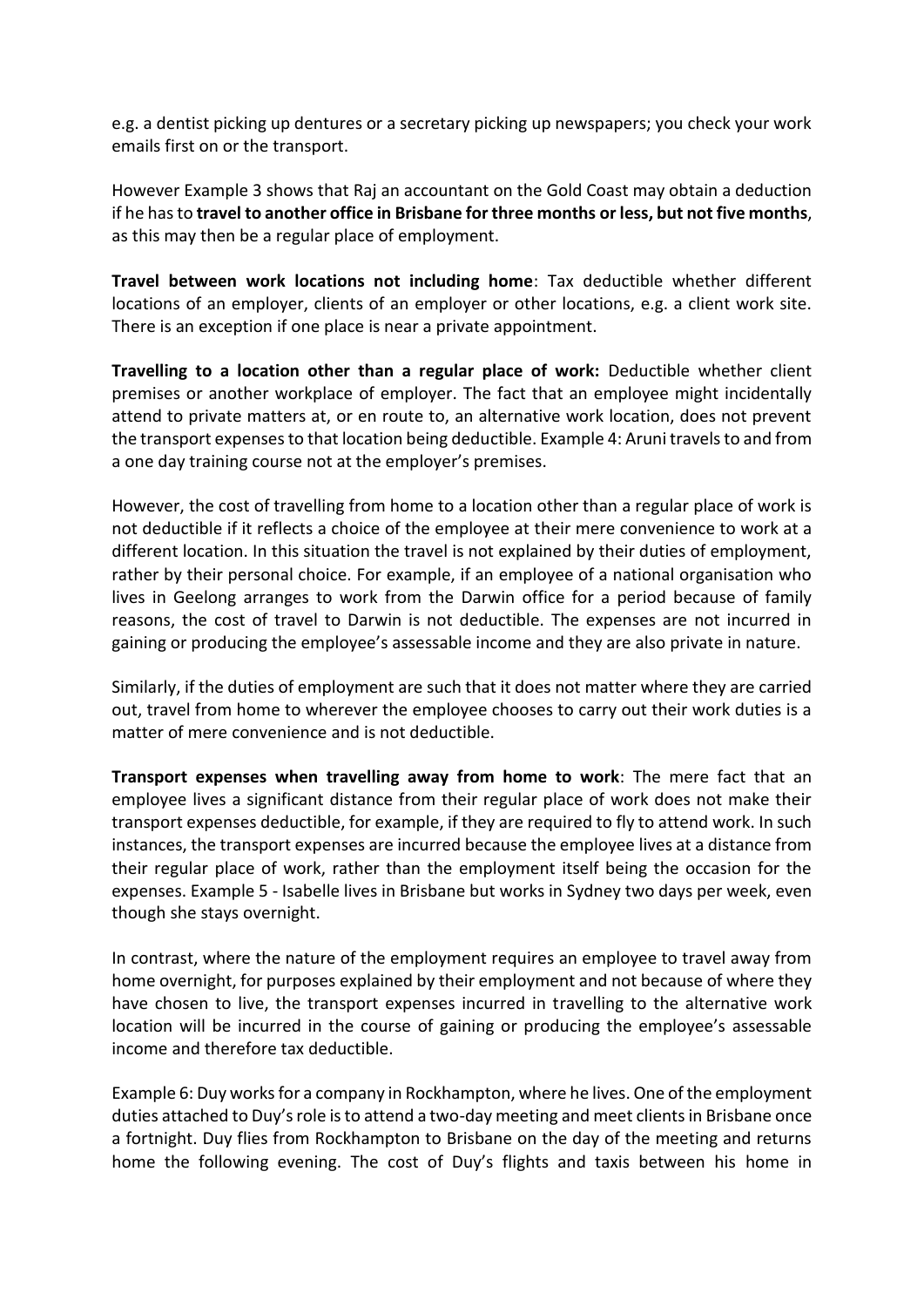Rockhampton and the office in Brisbane are deductible. Duy has a regular place of work in Rockhampton and in the performance of his duties travel is undertaken to an alternative destination which is not a regular place of work. Duy is required by the specific requirements of his role to carry out his duties of employment both in Rockhampton and Brisbane. The travel to Brisbane is not attributable to Duy's choice to live in Rockhampton, or do part of his job in Brisbane Therefore, the transport expenses are incurred in gaining or producing Duy's assessable income and are deductible.

Where the employee's duties of employment necessarily require them to work with some regularity for the same employer at two or more locations that are geographically distant from each other, a question arises as to whether travel to both places ought to be characterised as private in nature, or whether travel to the more distant location for the performance of employment duties may instead be an incident of the employment.

Unlike the ordinary case of home-to-work travel, in this situation travel to the more distant location may not be attributable to the employee's choice of where to live, but may instead be a necessary consequence of the employment duties needing to be performed in more than one location.

Example 7: Narelle lives on the North Coast. She manages staff at the North Coast and other offices. During the income year, Narelle works a total of 24 weeks on the NSW north coast, 20 weeks in Sydney and eight weeks elsewhere or on leave. When Narelle is working in Sydney she stays there, rather than travelling back to her North Coast home.

Narelle's position is based on the North Coast and the office located there is her regular place of work. Although she travels frequently to Sydney, the following factors indicate that the travel between her home and the Sydney office is better characterised as a consequence of the employment requiring the duties to be performed in more than one location and not attributable to Narelle's choice about where to live:

- Narelle carries out her employment duties at the North Coast Office and the Sydney office. The travel is relevant to the practical demands of carrying out her work duties and is undertaken at the request of her employer.
- The distance between the North Coast of NSW where her regular workplace is located and Sydney creates the need for the travel to be part of that for which Narelle is employed.
- Narelle's travel is different to her ordinary daily trips to work and involves overnight stays. These two matters contribute to the business character of the travel, in contrast to the travel being a mere private matter of getting to her regular place of work.

Example 8: Sue lives with her family in Sydney. She takes on a leadership role with a company that has offices all around Australia. The role is based in Melbourne and the duties attached to it can be primarily performed in Melbourne. However, Sue enters into an arrangement with her employer where she must attend the Melbourne office at least three days per week, but at her discretion (or choice) can work out of the Sydney office up to two days per week.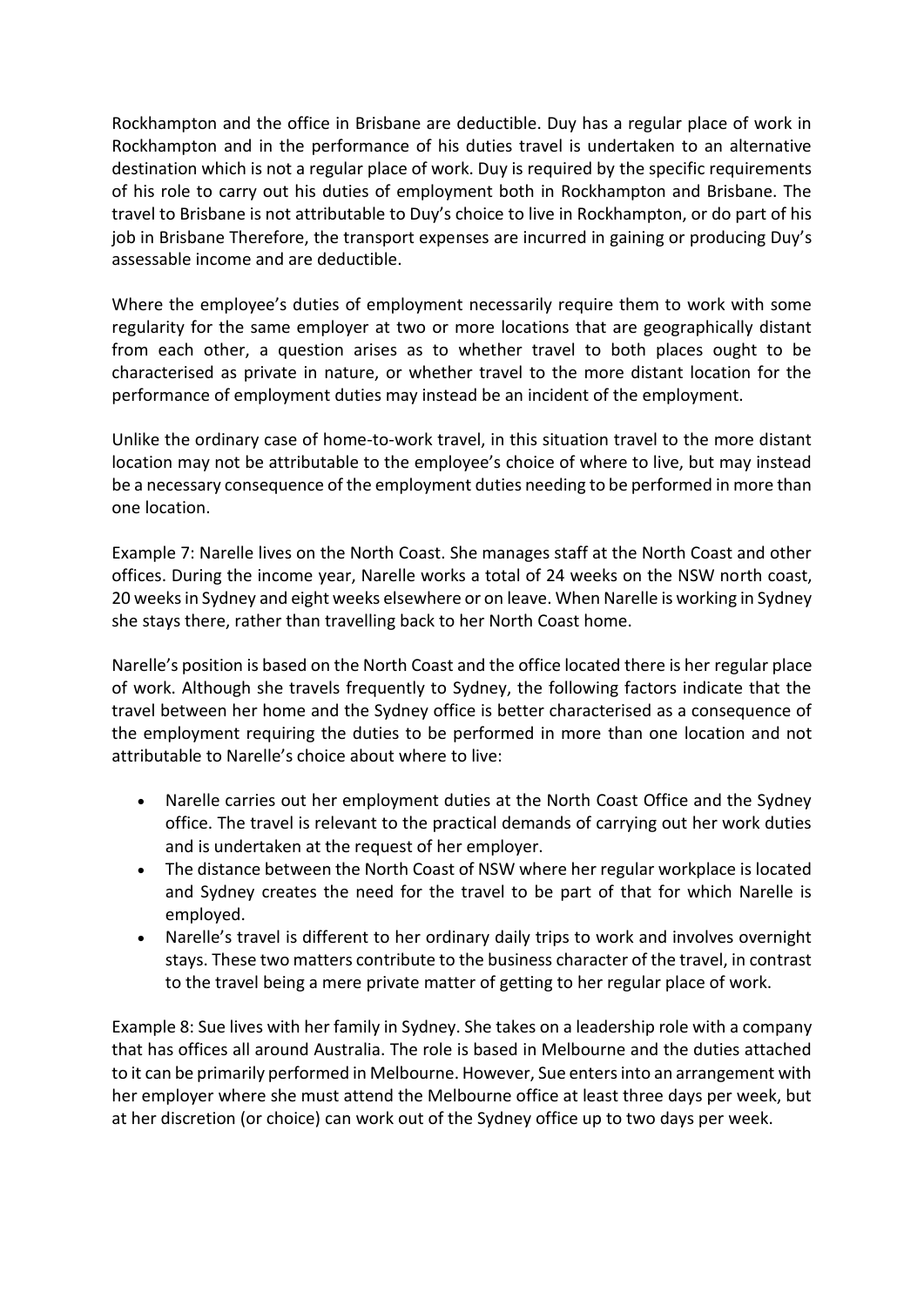Although the Melbourne office is a distant work location and Sue carries out her duties at the Melbourne and Sydney offices, Sue's travel from home to those offices will not be deductible. This is not a case where the role Sue undertakes necessarily requires travel to be undertaken. The substantive duties attached to Sue's role do not require her to travel between Sydney and Melbourne. The travel is attributable to Sue's choice to remain living in Sydney whilst taking on a Melbourne-based role. Sue is required to work in Melbourne, and, for convenience, she may also work part of the time in Sydney. The transport expenses incurred in travelling between Sydney and Melbourne are not incurred in gaining or producing her assessable income and therefore not tax deductible. The travel is better characterised as travel from home to a regular work location which is attributable to her private circumstances, that is, her choice about where to live rather than being a necessary incident of her employment.

**On call and standby arrangements:** May be deductible if your duties start at home.

Example 10: Deductible. Christine is a highly-trained computer consultant who is involved in supervising a major conversion in computer facilities which her employer provides for its customers. This requires her to be on call 24 hours a day. In order to assist in diagnosing and correcting computer faults while she is at home after her normal work hours, Christine's employer installs specialised equipment at her home. Typically, matters can be resolved by Christine at home with the use of this equipment but if the problem cannot be resolved at home, Christine travels to the office in order to progress the matter further.

Christine's cost of travel between her home and the office every day is not incurred in gaining or producing her assessable income. They relate to private travel between her home and her regular work location. However, in circumstances where Christine is called to correct a fault after hours and where she commences work on that fault at home but has to travel to her employer's premises because she cannot rectify it at home, the cost of travel between her home and the office will be deductible.

Example 11: Not deductible. Linda is a nurse, who is sometimes required to be on standby duty. If Linda is called by her employer while she is on standby duty, she travels from her home to the hospital and starts her shift once she gets there. Linda's travel is between her home and a regular work location with short notice of her start time. The transport expenses are not incurred by Linda in gaining or producing her assessable income. The expenses are a prerequisite to Linda's income-earning activities and are private in nature. The transport expenses Linda incurs in travelling from her home to the hospital are not deductible.

**Working from home, remote working and flexible work arrangements:** The mere fact that an employee undertakes some work duties at home at their convenience does not make expenses of travel to their regular place of work deductible. This is because the travel itself is not explained by the employment duties and is thus not part of the employment. This treatment will not change even if the travel occurs during work hours. Moreover, travel from home to a regular place of work in this situation is still explained by where an employee chooses to live in relation to their regular place of work, which is a private or domestic matter. It does not matter whether the work at home occurs informally or as part of a regular arrangement with the employer.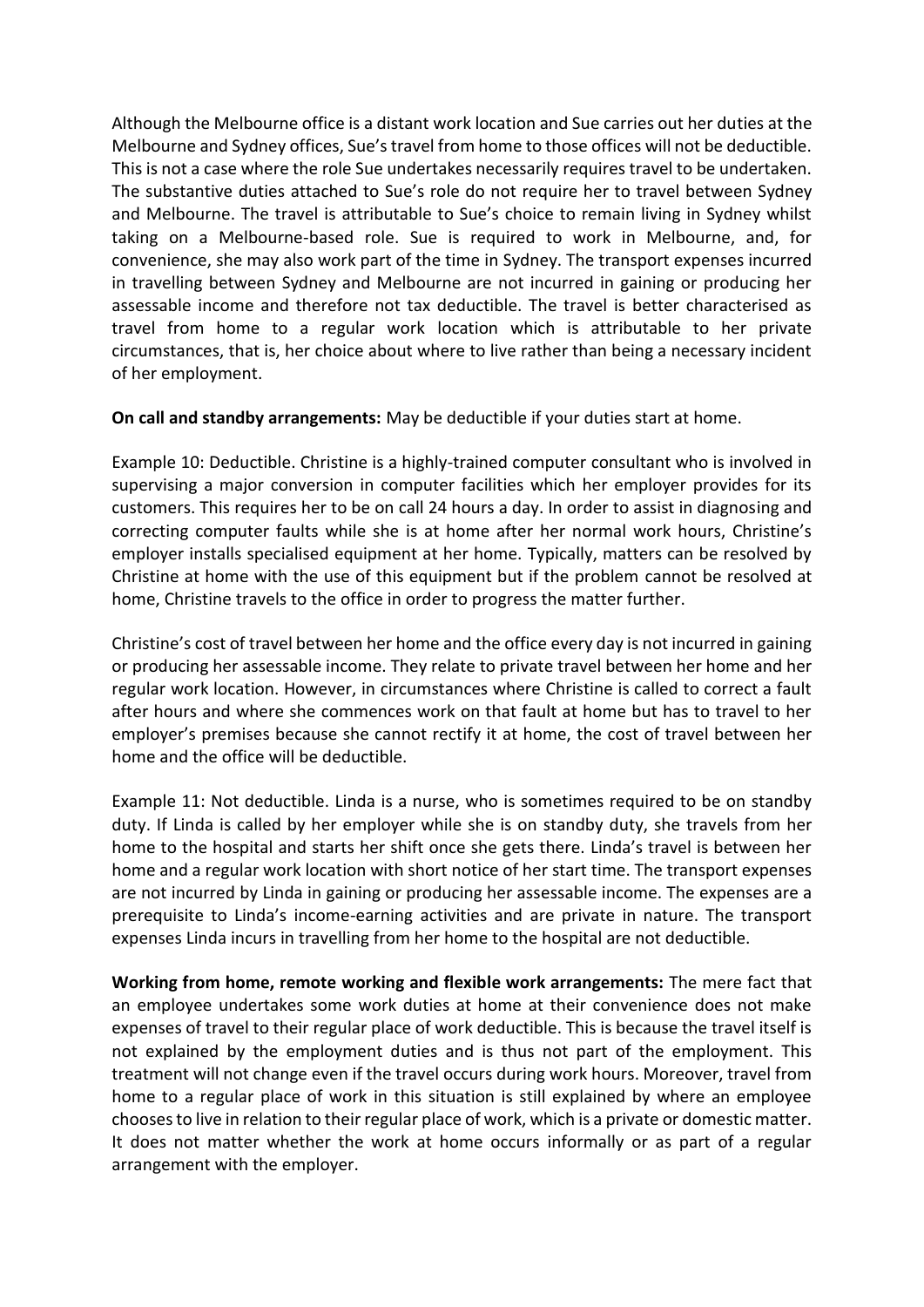Example 12: Nico works as a travel agent. As he has a small child, his employer allows him to work from home rather than in the office. Nico has a home office that he uses exclusively for work. At least twice per month, Nico is required to attend the office for regular staff meetings. Nico's home office is not a place of business because Nico's employer would normally accommodate him at their office. At Nico's request they have agreed to let him work from home so that he can work at whatever time is convenient for him within an extended bandwidth. The transport expenses relating to travel from Nico's home to the office are not incurred in gaining or producing his assessable income and are private in nature. Nico works from home for his mere convenience so he can look after his small child and work flexible hours. Accordingly, his travel from home to his regular place of work at the office is not explained by his work duties, that is, the travel is not relevant to the practical demands of carrying out Nico's work duties. It is a consequence of Nico's choice to work from home rather than in the office. Nico is not entitled to claim a deduction for his transport expenses.

The fact that the employee might choose to undertake their duties at a location other than home or a regular place of work at their convenience does not make the cost of travel to that place deductible. For example, a person working remotely cannot deduct the cost of travel to a resort that they choose to work from. Such expenses are not incurred in gaining or producing an employee's assessable income and are private in nature.

Where an employee has an area of their home set aside as their sole base of operations because their employer provides them with no other location to work from, that area of their home becomes their regular place of work. Such an employee will be entitled to a deduction for expenditure incurred in travelling to perform their duties, such as travel to a client's premises.

**Transporting bulky equipment:** Where the nature of the employment creates a practical necessity, explained by work duties, to transport bulky equipment to and from a regular place of work (including to and from home to a regular place of work), the expenses of transporting that bulky equipment to and from that regular place of work may be deductible.

To come within this exception it is necessary that:

- the equipment is essential for the performance of the employee's employment duties
- the equipment is bulky such that transportation by car or other private vehicle is the only realistic option, and
- transporting the items to and from their regular place of work is a practical necessity because there is no secure area for the storage of the equipment provided at the employee's regular place of work65 or the equipment needs to be transported to a different site each day.

**Transport expenses to relocate**: Transport expenses incurred in undertaking permanent relocation are not incurred in the course of gaining or producing an employee's assessable income. They are a prerequisite to earning employment income, reflecting the private characteristics of the employee. Therefore they are not deductible.